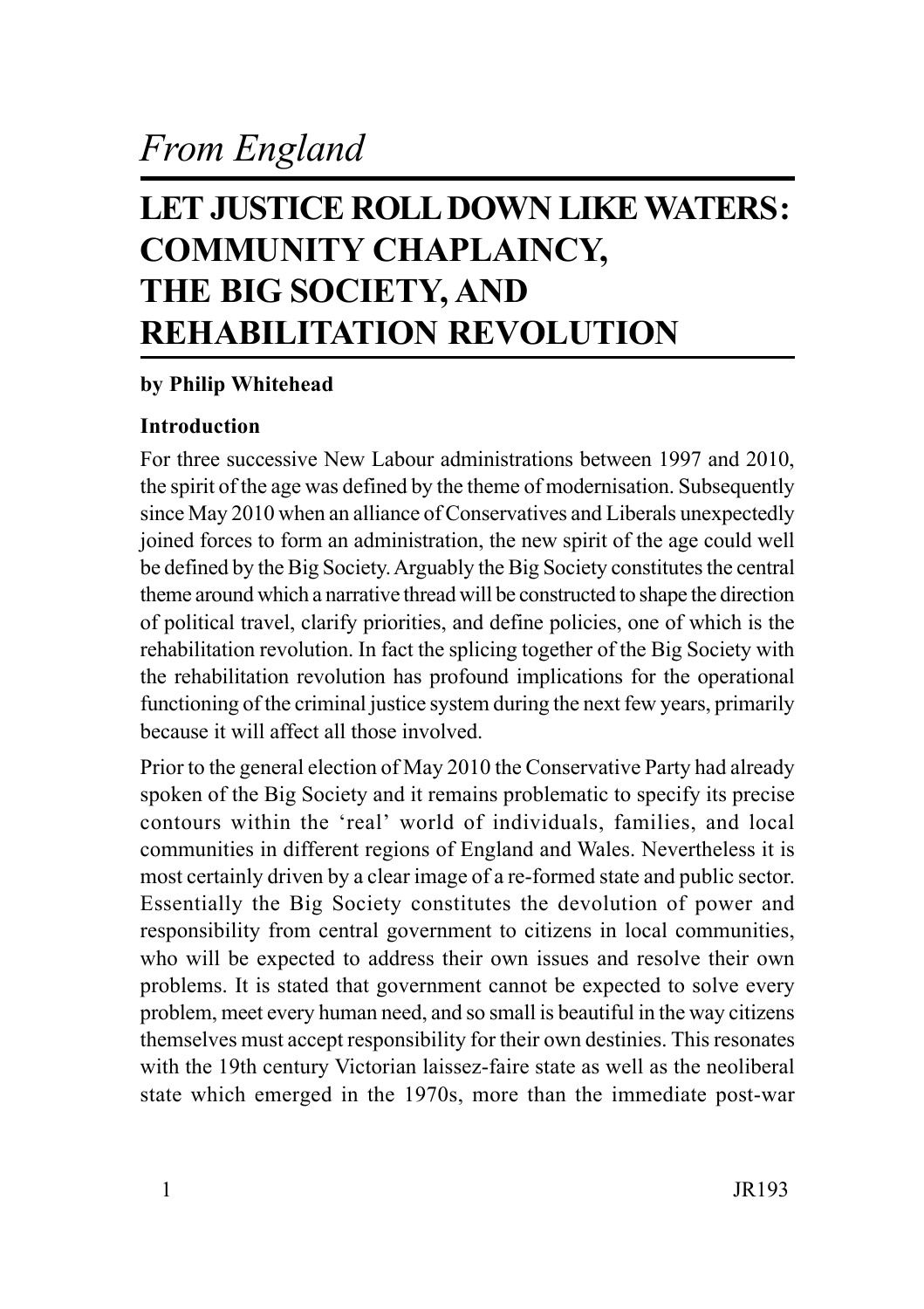interventionist and inclusivist welfare state. Redirecting accountability outwards from a central hub towards all things local is an economic imperative because the Big Society is a tangible response to considerable reductions in state spending, the details of which were announced in the Comprehensive Spending Review of October 2010.

As already mentioned the Big Society has implications for the criminal justice system. Its manifestation through the rehabilitation revolution will build upon but also extend the ideology of the National Offender Management Service (NOMS) which, since 2003, has extolled the virtues of competition between the public, private, and the voluntary sectors to provide offender services. Additionally the Conservative Party in a Policy Green Paper published before the election of 2010 was keen to unlock the expertise of citizens in the voluntary sector specifically, to facilitate the goal of offender rehabilitation. It was made clear that:

**At present, many charities are keen to expand their services, but they do not have access to the resources, while NOMS commissioning arrangements shut them out. We want to end the stifling influence of central and regional bureaucracies, and create new opportunities for third sector groups to enter the field of offender management B**

Accordingly the drift of policy has been in the direction of encouraging and creating opportunities for the voluntary sector within the criminal justice domain. Importantly this has implications for faith communities in general and the relatively new phenomenon of community chaplaincy specifically.

The aim of this paper is to explore the religious question within contemporary criminal justice, informed by the Big Society and rehabilitation revolution, with particular emphasis trained upon the rationale of faith-based community chaplaincy. It should be elucidated that community chaplaincy began in Canada during the 1980s and then spread into England and Wales during the previous decade. Its central concern is to help ex-prisoners upon leaving prison by offering support to liberate them from crime and build a brighter future in the community. However the argument advanced within this paper is that in addition to providing a supportive presence for ex-prisoners as they return to the community, community chaplaincy has a moral responsibility to pursue the goals of criminal and social justice which demands critical engagement with political, social, and economic questions. I proceed as follows.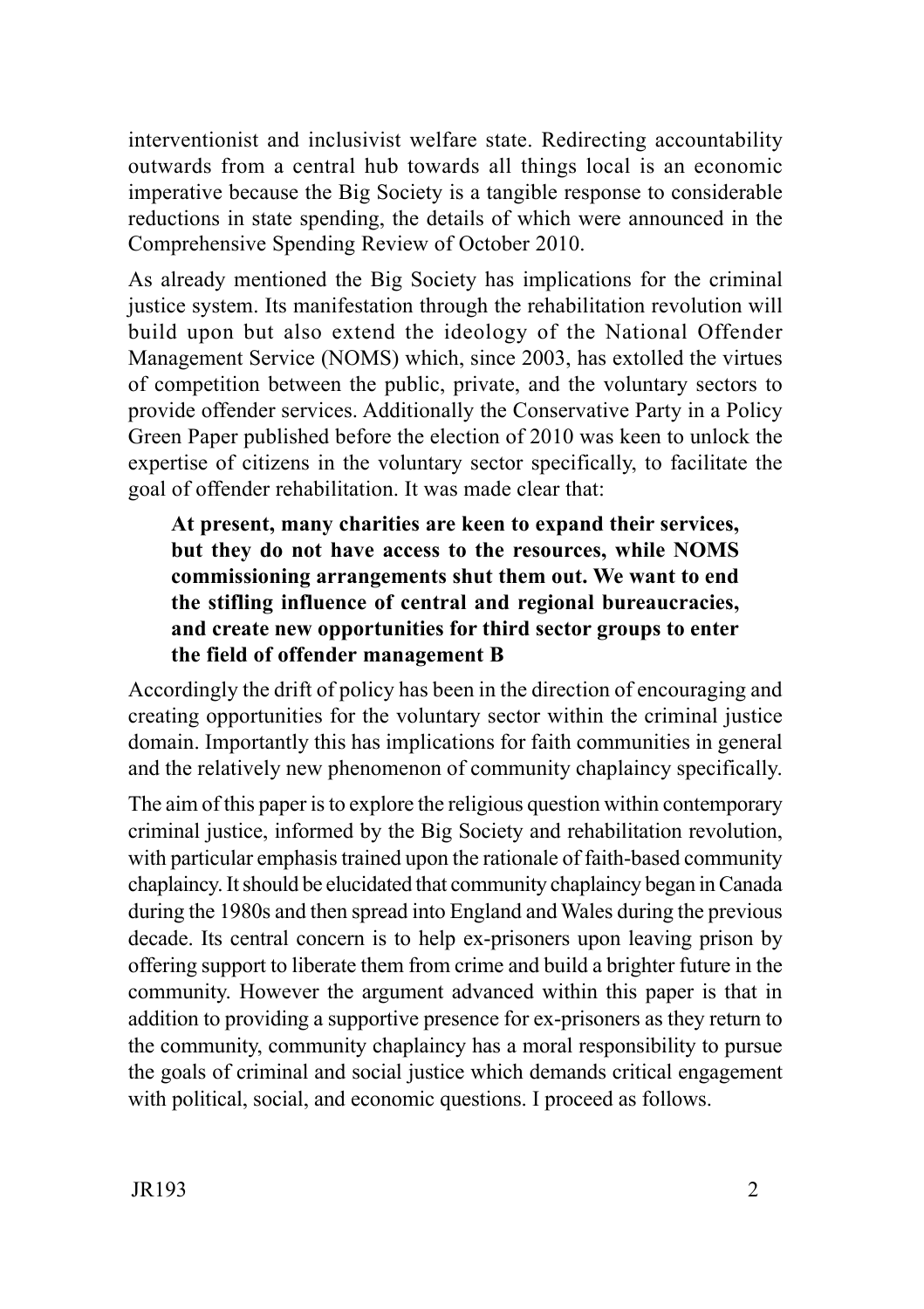Initially it is imperative to situate the argument and the phenomenon of community chaplaincy against the background of a historical excursus which addresses the post-war Keynesian settlement and then, more significantly, the emergence of neoliberalism. Once this explanatory background has been outlined I proceed to expand upon the theme of the Big Society, along with some of its implications, contingent upon creating a smaller state and reductions in public expenditure. Next I turn to consider issues of faith and community chaplaincy within the contemporary criminal justice system, the expectations of the Big Society, and rehabilitation revolution. It is also important to clarify the role of community chaplaincy within criminal justice re-formation by taking account of the provision of unconditional support for ex-prisoners, as well as the demands of justice. I conclude with an outline strategy for the next five years which enhances the contribution of faithorientated contributions.

### **From Keynes to Neoliberalism: setting the scene**

It is possible to argue that creating a smaller state through reductions in public spending across most government departments, which is currently being pursued in England and Wales, will bring succour to troubled markets and breathe new life into a capitalist system which has been through periodic crises since the late 1700s. Accordingly it is initially necessary to sketch the broad historical trajectory of capitalism over recent decades which culminated in its latest phase of development, described by the term neoliberalism. However in pursuing this macro level enquiry it is pertinent to begin with the immediate post-war period, to establish a point of contrast, which was dominated by a set of identifiable features under the heading of the Keynesian post-war settlement characterised by the following features:

- An interventionist and regulatory state that manages the economy
- A commitment to full employment
- Mediating conflicts which periodically erupt between capital and labour
- A welfare-assistantial state promoting inclusivity and social security for all
- The themes of consensus and citizenship

In marked contrast David Harvey traces the subsequent rise of the latest phase of capitalism to the political and economic convulsions of the 1970s which signalled the end of the Keynesian settlement. In other words the crisis decade of the 1970s established the conditions for a neoliberal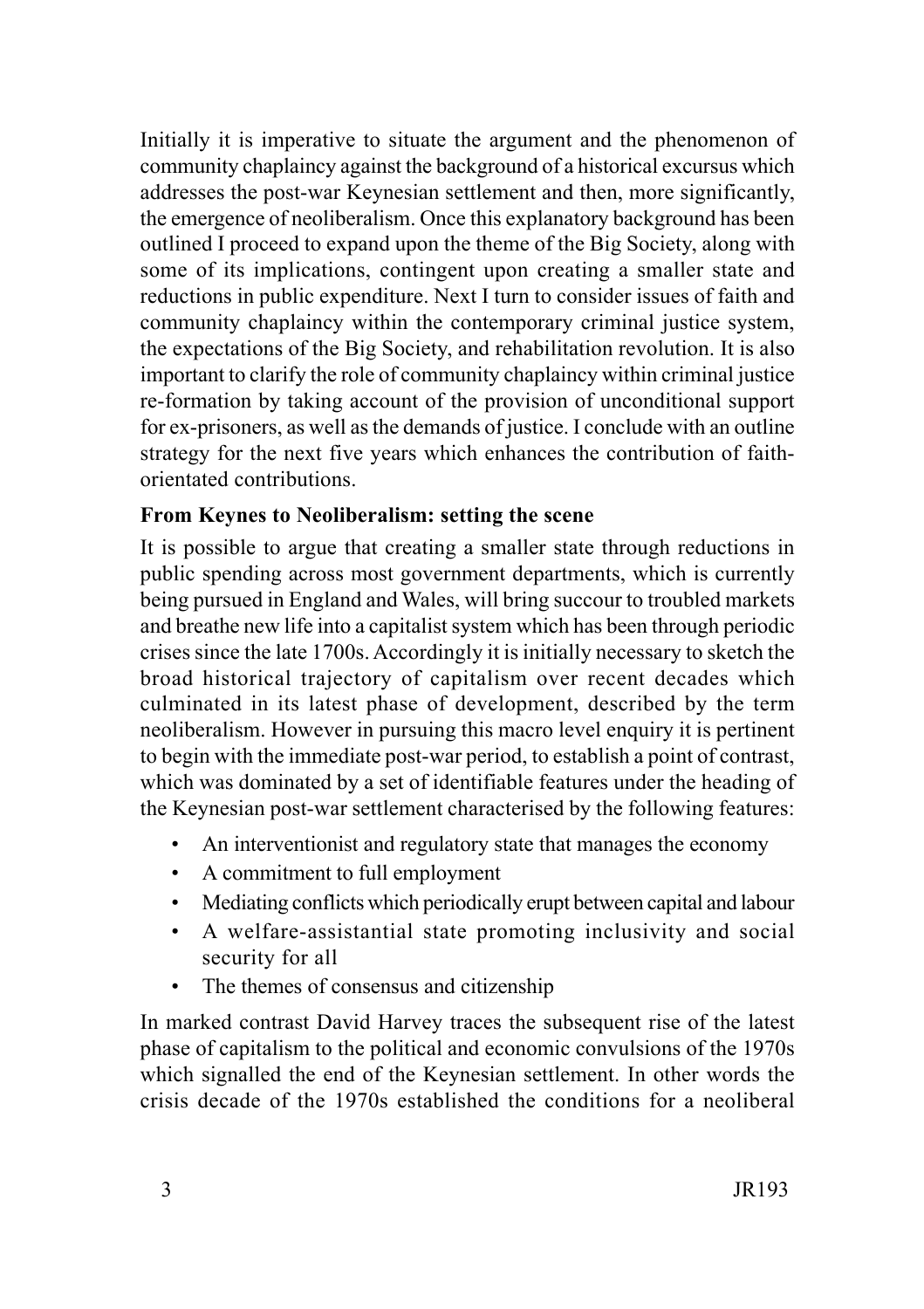resurgence in the USA, UK, and other parts of the world which has been described as a "political project to re-establish the conditions for capital accumulation and to restore the power of economic elites" (2005 p19). Accordingly the neoliberal age which remains with us, notwithstanding the global economic turmoil since 2007 and the possibility of Keynesian regulatory modifications (implemented by the Liberal side of the coalition government?), is also characterised by a number of discernible features:

- A fundamental critique of the Keynesian regulatory state
- Reducing the power of trade unions to protect working people
- Socio-economic policies that benefit the few rather than the many
- Lower taxes in a deregulated economy
- Free markets, competition, and private over public sector solutions
- Reductions in social spending that engenders social insecurities
- The doctrine of individual and family responsibility
- Less central government which enables the voluntary sector to do more

Neoliberalism, embodying elements of 19th century Victorian liberalism (Garland 1985), has fostered a new set of "mental conceptions of the world" (Harvey 2010 p131) which have penetrated many aspects of human life from political priorities to accompanying transformations within organisations, including criminal justice operations (Whitehead 2010). Significantly the economic forces of neoliberalism which shape social relations have been responsible for social and moral dislocations exemplified by the widening gap between rich and poor in the USA, UK, Canada, and other countries (Broadbent 2009; Harvey 2005, 2010). Furthermore the empirically informed thesis of Wilkinson and Pickett (2009) asserts that inequality, correlated with neoliberal ideology, creates dysfunctional societies which are manifested by mental illness and drug taking, ill health and lower life expectancy, obesity, lower educational performance, increased levels of violence, crime, and harsher forms of punishment. Where the last point is concerned these authors proceed to explain that neoliberal societies result in more punishment and prison not because of escalating crime rates, but because the gap between rich and poor creates a culture of mistrust and fear. This, in turn, generates levels of insecurity to which people respond by striking out for reasons of self preservation. Little wonder that the subtitle of Wilkinson and Pickett's book is called *Why More Equal Societies Almost Always Do Better.* Therefore everyone within the social hierarchy, from top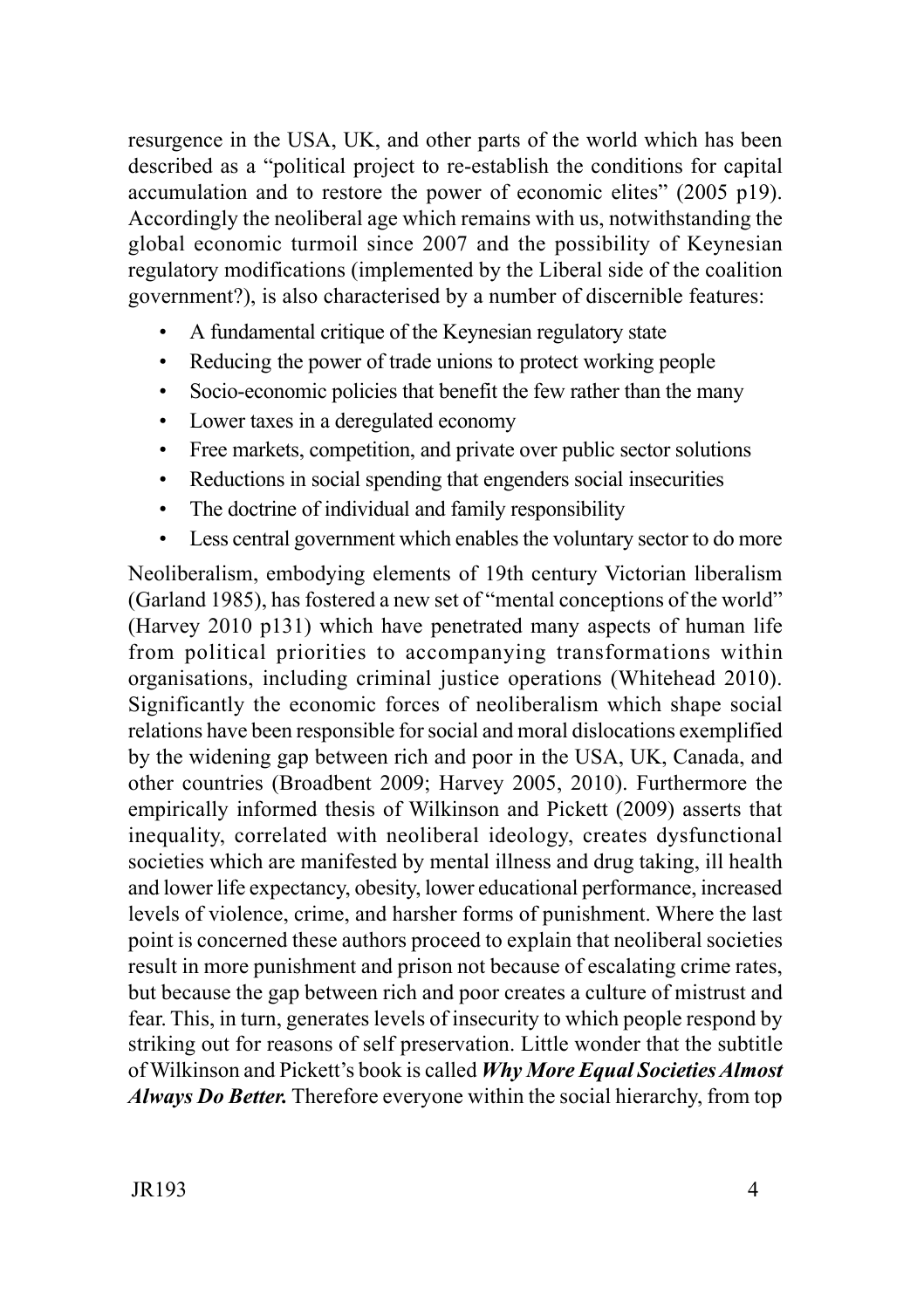to bottom, is adversely affected by neoliberal culture and it is under these conditions that harsh punishment and the rhetoric of law and order "are deployed by the state as a commanding gesture of lordship and popular reassurance" (Garland 2001 p142).

Even though neoliberalism is a contested explanatory phenomenon as a recent collection of articles explain,1 Wacquant boldly proclaims it constitutes a "transnational political project aiming to remake the nexus of market, state, and citizenship from above" (2009 p306). Accordingly there is a scholarly consensus that it emerged out of the turmoil of the 1970s, was pursued by the Conservatives after 1979 and later consolidated by New Labour after 1997. Even though the viability of capitalism has been seriously questioned during the recent economic crisis (Williams and Elliott 2010), it is possible that foregrounding the Big Society masks a much more fundamental political, social, and economic project which affords priority to economic reconstruction rather than the well-being of all citizens. In other words the groundwork is currently being laid to enable the neoliberal project to revive and then flourish beyond the current recessionary travails. Reducing the size of the state by cuts in public spending is part of this revivalist strategy, as is the cultivation of the Big Society.

## **The Big Society and criminal justice**

Establishing a smaller state and reducing public sector services in response to economic difficulties caused by unchecked financial recklessness creates the conditions for the Big Society to evolve. Therefore there will be a discernible shift from central government to civil society, the voluntary sector and charities, a veritable responsibilisation strategy. At first sight there is something appealing if not morally robust about the way in which the Big Society advocates the devolution of power and responsibility from the centre towards individuals, families, and local communities. By contrast a more critical reading of what is currently taking shape is that reconfiguring the state is designed primarily to ensure the longevity of a neoliberal view of the world. Accordingly the dystopian viewpoint is that the Big Society is smoke and mirrors, a diversionary tactic that dumps responsibility for problems being generated by the nature of the political economy itself. This can be explained by acknowledging that neoliberalism, just like the evolutionary trajectory of capitalism over the last two hundred years, creates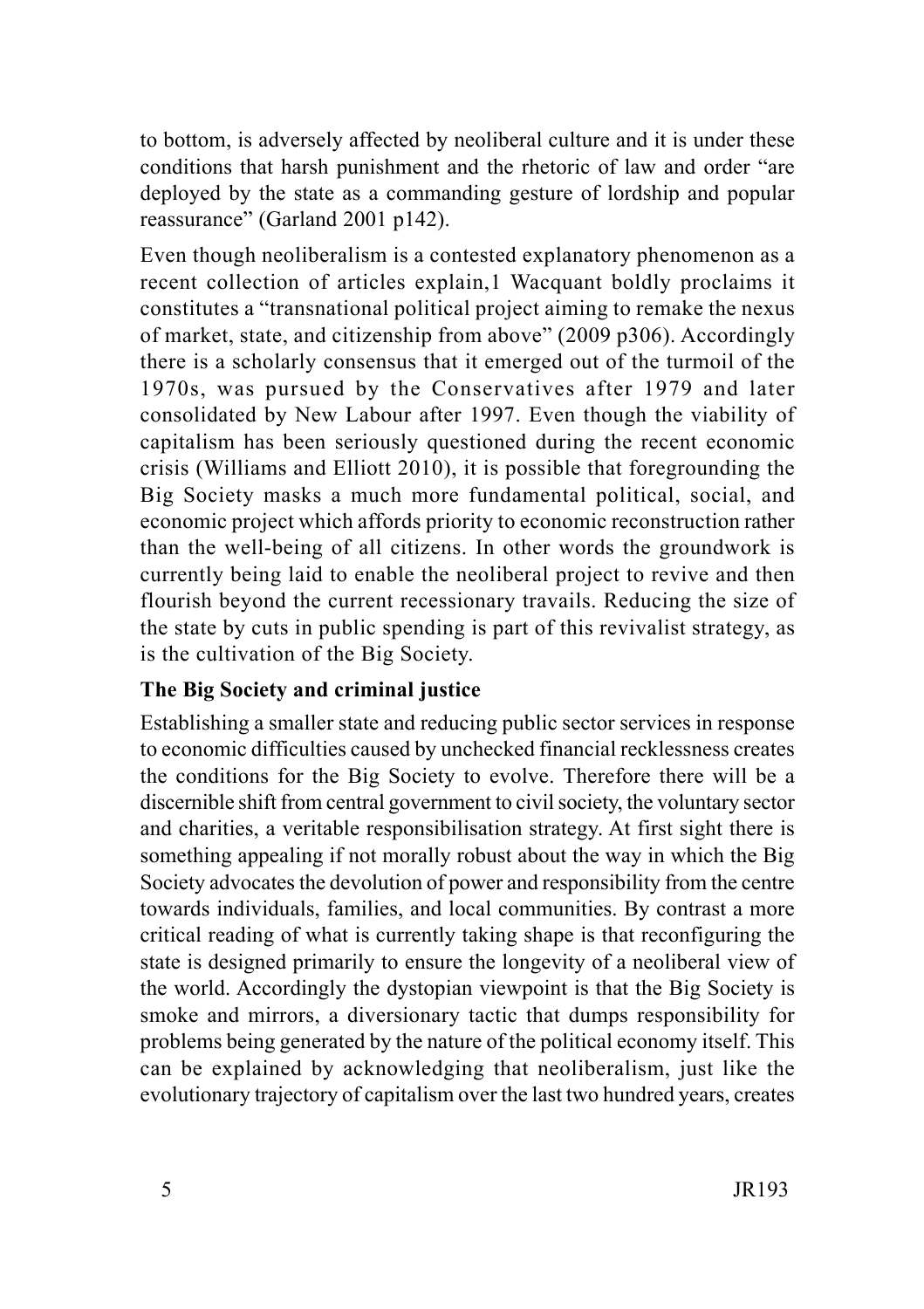winners and losers because its essence is that some people benefit more than others. By facilitating the conditions for neoliberalism to revive and flourish is just as likely to create an elite stable of economic successes as to perpetuate a growing divide between rich and poor, entrench poverty, and expand inequality. This dystopian analysis of the implications of state restructuring as the basis for the expansion of civil society could well be overloaded, but implications there will be during the next five years.

When the Big Society is applied to the criminal justice system it is articulated in terms of a rehabilitation revolution which maintains the focus on fighting crime and reducing reoffending. It also includes addressing the perennial crisis within the prison system by reducing the numbers currently incarcerated from 85,000 to 82,000; breaking the repeated cycle of criminal behaviour; retributive punishments that must continue to fit the crime; developing effective community sentences alongside restorative justice; and the revival of a rehabilitative strategy. Significantly, as was mentioned earlier, the rehabilitation revolution is committed to utilising resources within the voluntary sector to achieve its objectives. Accordingly the voluntary sector is being encouraged to get more involved in the delivery of criminal justice, a theme that complements the Big Society which is part of government strategy to occupy the vacuum created by reducing state employees within prisons, probation, and the courts. What precisely this could mean by the time we arrive at the next election in 2015 remains to be seen, but the rationale of the Big Society and rehabilitation revolution will rely on liberating the expertise within the voluntary sector. Furthermore the faith sector and community chaplaincy are expected to play an enhanced role, to which we now turn.

#### **Faith perspectives and community chaplaincy**

There is a well established association between religion, the emergence and reform of prisons, and other features of criminal justice formation in the USA, Canada, England and Wales. Religion influenced the origin of the penal system in the USA (O'Connor 2004) and in Canadian penitentiaries the reformative efficacy of religion upon the imprisoned was a salient feature when crime was equated with sin (Jones 1990). Religious influences also stimulated prison reform in England and Wales as well as the emergence of the probation system over one hundred years ago (Whitehead and Statham 2006). Therefore it has been claimed on a firm evidential basis that "religion has been a major force in shaping the ways in which offenders are dealt with" (Garland 1990 p203).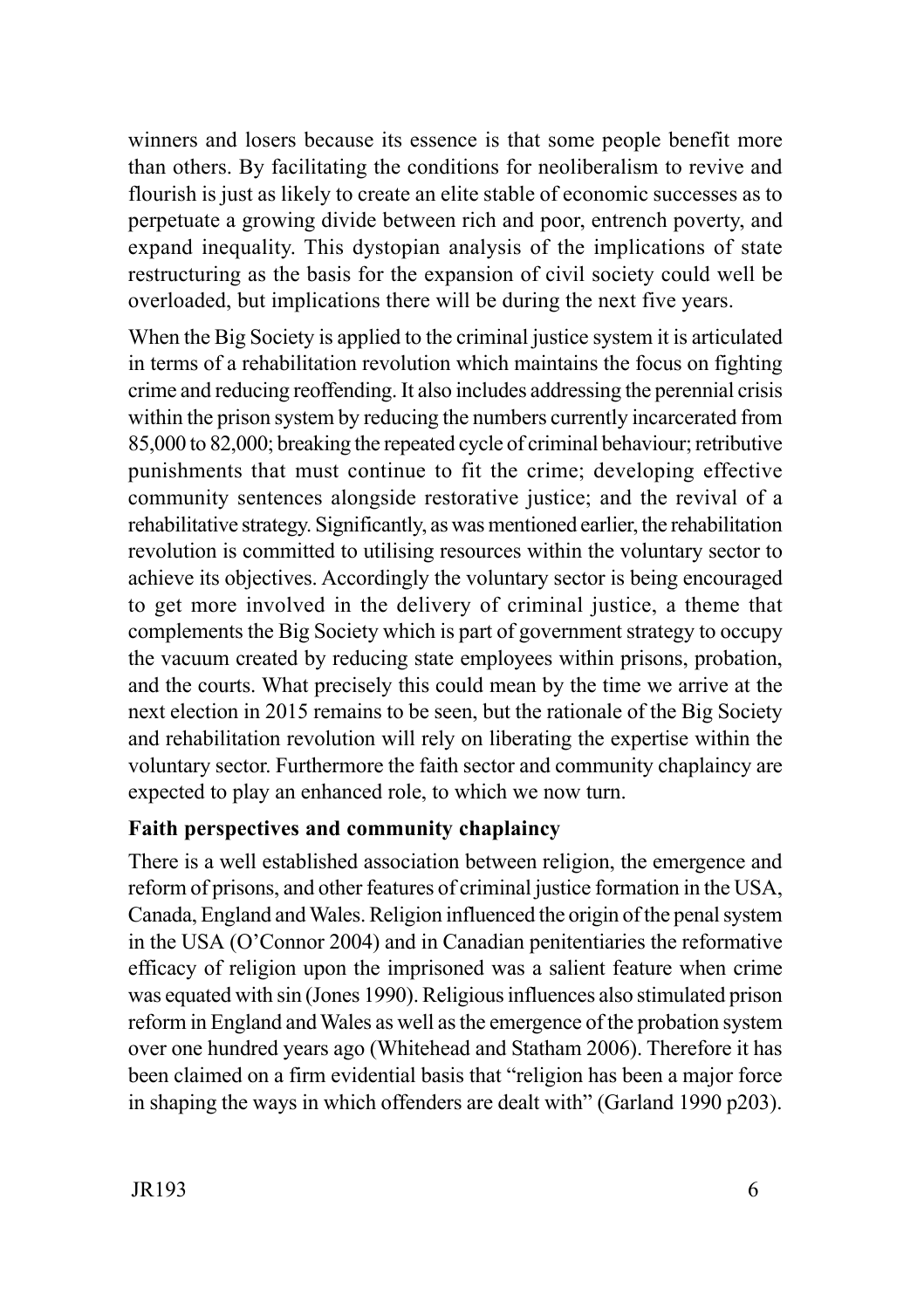When turning to more recent events, even though successive New Labour governments between 1997 and 2010 were reluctant *to do God*, a religious footprint most certainly persists within the criminal justice domain. In fact during the previous decade we have witnessed a resurgence of interest in the *religious question* which coincided with structural re-developments associated with the emergence of the National Offender Management Service after 2003. The point is germane that NOMS has been committed to diversifying the provision of offender services by drawing attention to the private and voluntary sectors in what is becoming an internal market of criminal justice provision (consistent with neoliberal ideology). This is set to continue during the next five years with the impetus provided by the Big Society and rehabilitation revolution. Moreover it is within this context that faith communities and community chaplaincy have been singled out for attention.

Some six months after NOMS came into existence in June 2004 a National Conference was held in November of that year to facilitate the inchoate relationship between NOMS and the voluntary sector. This event was followed by a *Draft Strategy* (NOMS 2005a) which articulated proposals concerning NOMS and the voluntary sector working together. This is a significant document because it takes seriously the relationship between NOMS and voluntary and community sector organisations (VCS) which were then beginning to shape the philosophical orientation of NOMS in terms of creating a mixed economy of offender services which will be delivered by different providers. The draft strategy was quickly followed by an *Action Plan* (NOMS 2005b) to facilitate partnerships between the voluntary sector, prisons and probation. One such partner is *The Faith and Voluntary and Community Sector Alliance*, a component of the then government's strategy for tackling social exclusion and crime (NOMS 2005c). Even though the provision of advice, assistance, and friendship may no longer be de rigueur within the state-run probation service (Whitehead 2010), the provision of practical advice, pastoral support, mentoring and befriending are acceptable features within the VCS and faith communities. Accordingly the Faith and Voluntary and Community Sector Alliance

**brings together representatives of faith groups and secular organisations from the voluntary sector to encourage 'joined up' or partnership working. One example of this is the development of community chaplaincy projects of faith based volunteers to continue the level of support available to a prisoner through the prison gate on release and into the community** (NOMS 2005c p1).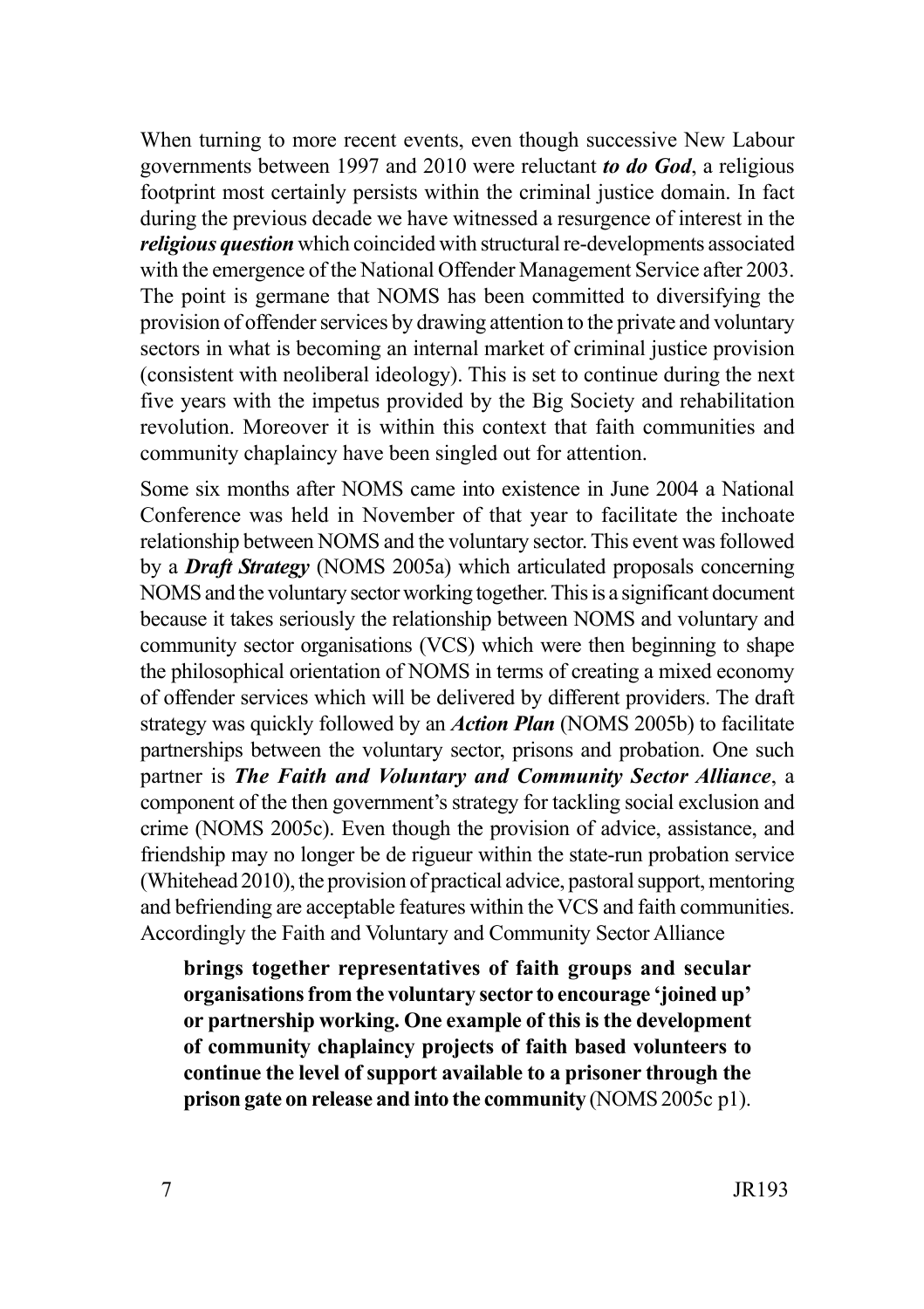By 2005 momentum was building concerning the *religious question* within the NOMS structure and the contribution faith groups can make to the rehabilitation of offenders within the criminal justice system. This was exemplified in September 2005 when it was stated by a former Home Secretary, Charles Clarke, that the

**concept of community chaplaincy is a good example of how the faith and voluntary sector can help. Community chaplaincy provides a bridge between prison and the community. It takes prisoners from the gate and supports them as they start their new lives, building the links between churches and the community. There are now 10 community chaplaincies in existence and 11 more in development. Community chaplaincy is not the creation of Government. It has grown up from the grass roots, and we must nurture it. It is an initiative to which many faith groups, not just Christian, are contributing. It is an excellent example of how an alliance can work** (Clarke 2005 p7)**.**

Subsequently by 2010 the Community Chaplaincy Association of England and Wales had established its own website providing details of projects located at Feltham, Wandsworth, Wormwood Scrubs, and Basic Caring Communities in London; Leicester, Manchester, Birmingham, Buckinghamshire, North Staffordshire, Durham (women only and located at Low Newton), Exeter, Lewes, Swansea, and Leeds.2 Accordingly these community chaplaincy locations are beginning to create a national network of support for released prisoners which ideally utilises the resources of local churches, diverse faith traditions, and volunteers in a mentoring capacity. The vision, which resonates with the original Canadian gene code from the 1980s, is to help ex-prisoners to achieve successful reentry by offering support and services to free themselves from crime and build a brighter future in the community. Furthermore this faith-based initiative is timely because it resonates with the Big Society. Therefore one should not underestimate the importance being attached to community chaplaincy within the context of state and accompanying criminal justice re-formation which is currently gathering impetus.

Community chaplaincy is separate from, but linked to, multi-faith chaplaincy arrangements within the prison system in England and Wales. Some are located within prison establishments and others beyond the gate. Critically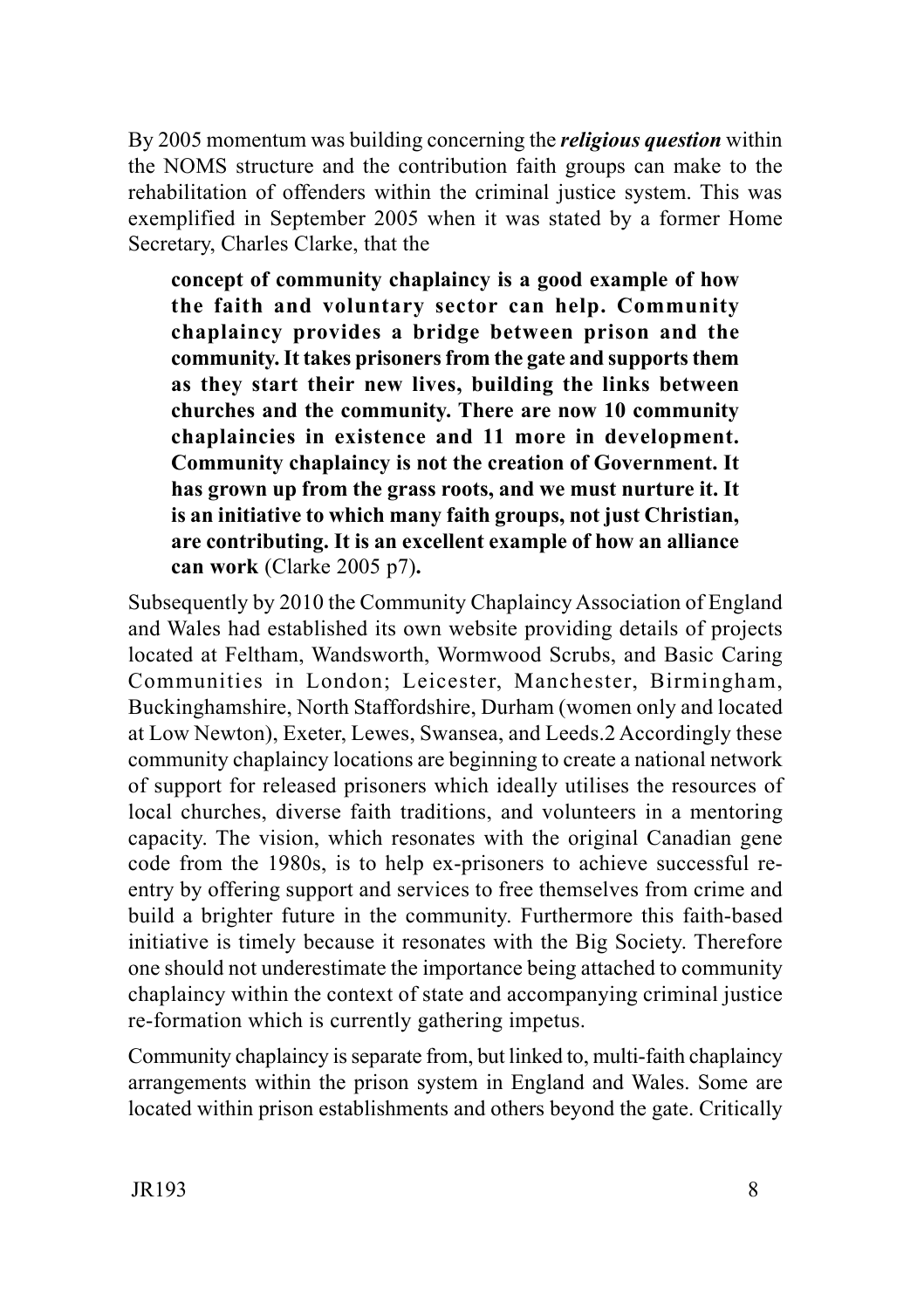most community chaplaincies in England and Wales utilise volunteers to achieve numerous objectives which include: to support people at the point of release from prison to lead a crime free life; build safer communities; protect the public and reduce the number of victims. Moreover these objectives will be achieved by responding to the accommodation needs of ex-prisoners; provide opportunities to achieve the requisite skills to enhance employment opportunities by signposting towards other organisational interventions; advice on finances, benefits, substance abuse, physical and mental health issues; transform attitudes, thinking, and behaviours; to provide pastoral counselling and support consistent with the values traditionally associated with faith communities. In June 2010 the Justice Secretary, Ken Clarke, when announcing a rehabilitation revolution clarified that it will make better use of the latent expertise in the voluntary sector, and that non-governmental organisations will be paid by results to reduce crime. It is within this prevailing context that community chaplaincy is being encouraged to realise its vision of helping ex-prisoners to desist from crime. At this point it is necessary to clarify the role of faith communities and specifically community chaplaincy within criminal justice re-formation by drawing attention to two key features.

### **Defining the role of community chaplaincy in the rehabilitation revolution**

#### *Provide unconditional support for ex-prisoners*

Criminal justice systems are comprised of complex and contested features, one of which is an *instrumental* mode of thought. What this means is that governments expect their criminal justice organisations such as prison and probation systems to be effective at achieving a specific goal, namely rehabilitative transformation and social control. Even though voluntary sector organisations and faith communities cannot avoid being affected by this instrumental rationality, particularly when the rehabilitative revolution is advocating payment by results, it does not define the essence of community chaplaincy. Therefore I offer for reflection and debate the position that the Community Chaplaincy Association should continue to fashion a distinctive place for itself during the process of criminal justice re-formation which is currently unfolding. Specifically it can train and mobilise volunteers to work as mentors, encourage the capacity for goodwill within churches and other faith traditions, and build supportive relationships that express care and concern towards ex-prisoners as they leave custodial institutions. Arguably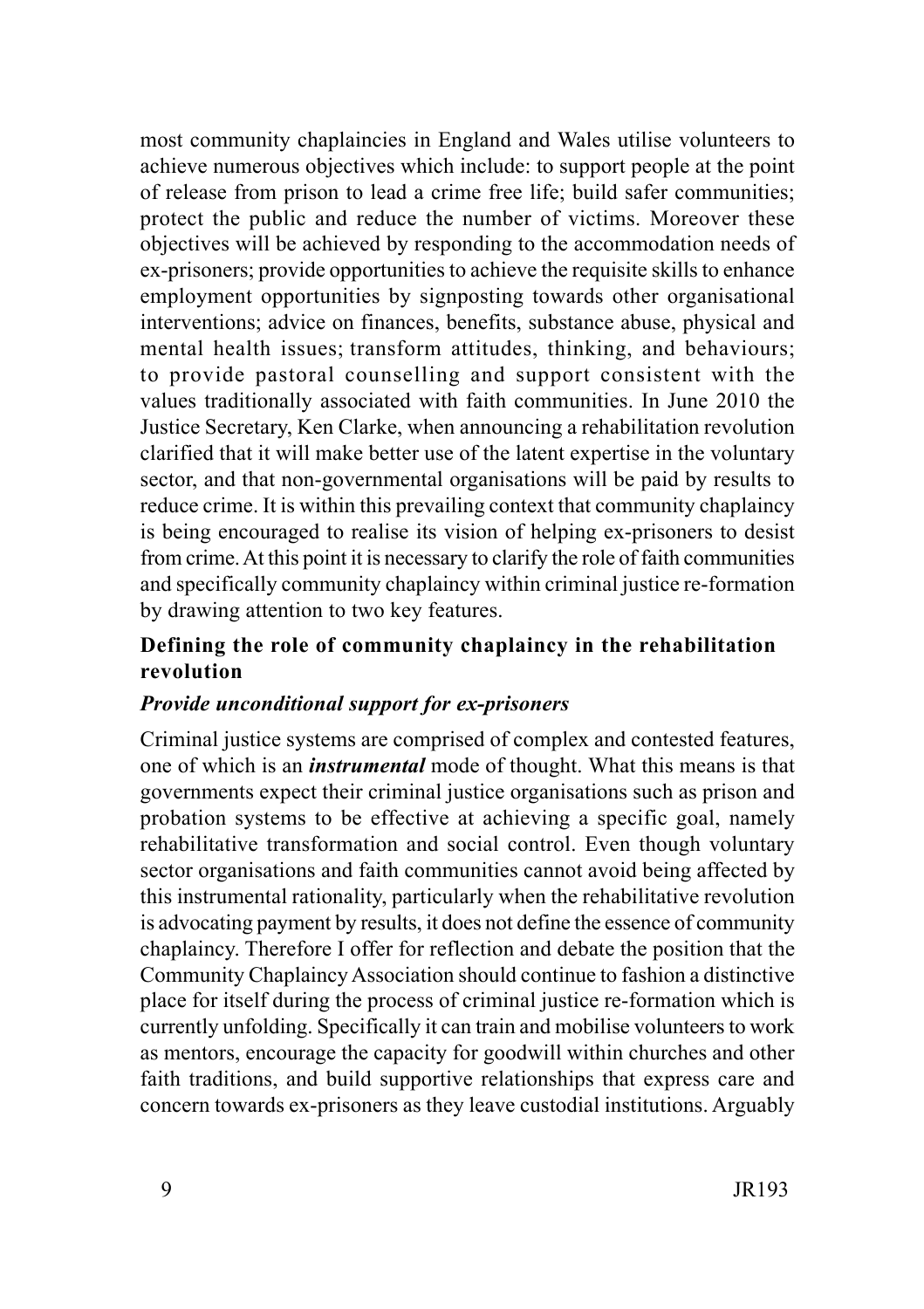this is the terrain best suited to community chaplaincy which would then leave other public, private, and voluntary sector organisations to provide a range of services and programmes that address, for example, employment, accommodation, and substance abuse.

However the substantive point for emphasis is that empathy, understanding, building supportive relationships, and setting a good behavioural example to ex-prisoners are not solely undertaken as a means-to-an-end, but rather end-in-itself. Accordingly there is a *moral* as well as *instrumental* demand upon community chaplaincy to provide unconditional support regardless of the impact upon recidivism. The dominant story line of reducing crime is as understandable as it is desirable, but the distinctive contribution of community chaplaincy to the rehabilitation revolution operates within a moral framework that reaches beyond a narrow instrumentalism. It is this perspective which differentiates faith-orientated contributions from that of other organisational domains in an increasingly market orientated field of criminal justice providers. Community chaplaincy is enjoined to serve others, to translate faith into practical action, and to do this unconditionally in its work with ex-prisoners regardless of who they are, what they have done, and what the outcome might be. Additionally this perspective is informed by the notion of shared well-being and mutuality which has been expressed theologically as follows:

## **No element in the Body is dispensable or superfluous: what affects one affects all, for good and ill, since both suffering and flourishing belong to the entire organism not to any individual or purely local grouping** (Williams 2010 p25)**.**

This theological insight introduces the concept of justice which proceeds beyond, yet is related to, support for the individual.

#### *The inescapable demand of justice*

The point considered earlier is important enough to reiterate by stating that David Harvey locates the vagaries of the human condition within the changing fortunes of a capitalist economic system. The immediate post-war period may well have been shaped by the Keynesian settlement, but the crisis of the 1970s precipitated a neoliberal resurgence which pervaded the UK, USA, Canada, as well as other countries. There are those who argue that there is no alternative to a capitalist economic system, primarily because it generates the wealth to make the world go round. However the advocates of this system must also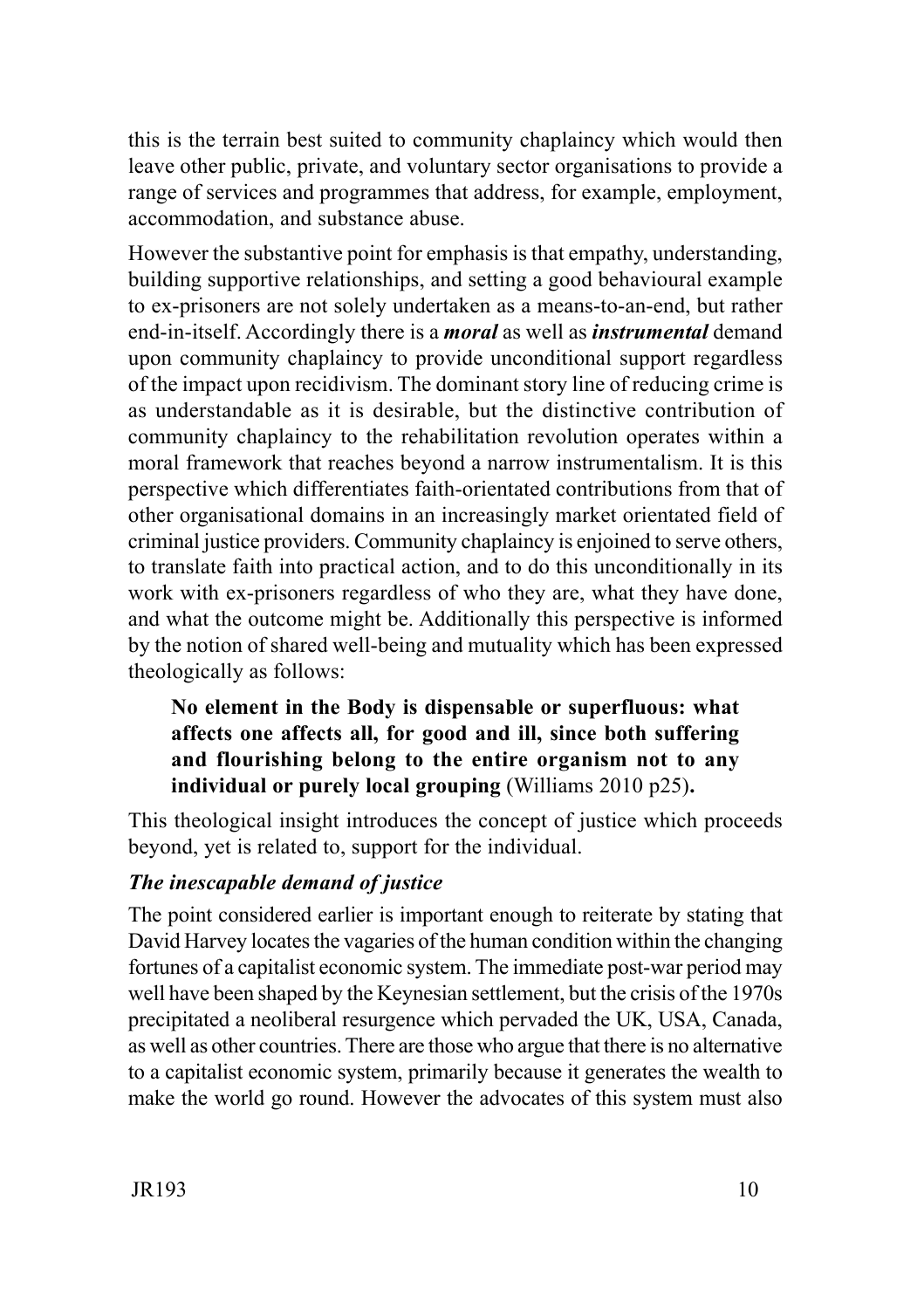observe its differential impacts, illustrated by unequal opportunities, persistent inequality, and social insecurities embedded amongst the most vulnerable sections of the community where one is most likely to locate offenders and ex-prisoners. Furthermore the links between neoliberalism and social dislocations including crime, deviance, and harsh punishments are well documented (Garland 2001; Wacquant 2009; Wilkinson and Pickett 2009). Neoliberal ideology also elevates the economic successes of a small minority before social cohesion and security for the many, which is a considerable indictment of its functioning within a competitive, Darwinian survival of the fittest, market place. Nevertheless it should be acknowledged when reflecting on the demands of justice that there is a tradition of biblical, prophetic, and theological engagement with social and economic questions which, in turn, can be extrapolated to critique contemporary material conditions within which ex-prisoners live, move, and have their being. Consequently as the size of the state is reduced, as it withdraws from public places and spaces, and the Big Society expands, the potential impacts of these developments for criminal and social justice must trouble faith communities in general and community chaplaincy in particular. Therefore analysis and response can be facilitated by taking account of the following perspective.

First there is a prophetic tradition of social protest contained within Old Testament literature. For illustrative purposes it may be recalled that the situation in Northern Israel around 760 to 750 BC was one which precipitated a prophetic response. The relevant text from this period suggests that Amos was a layman, a casual labourer, not a professional prophet or state representative (Jones 1968 p17). Specifically there were marked contrasts between the nouveau riche and the poor, as well as corruption in the law courts, markets, and high society. It was to this situation that the prophetic voice spoke the word of social justice to those in a position of leadership. Second, in the 20th century, William Temple (1942) pondered the relationship between Christianity and the nature of the social order. Next, in the 1960s religion played its part in the civil rights movement within the United States, and then during the 1970s and 1980s liberation theology engaged with unjust political, social, and economic conditions that pertained in Latin America. Finally, also in the 1980s but this time England and Wales, Faith in the City (Church of England 1985) criticised Thatcherite neoliberal policies and in doing so was allegedly dismissed by one Cabinet Minister as a Marxist text. It is also claimed that the Prime Minister herself remarked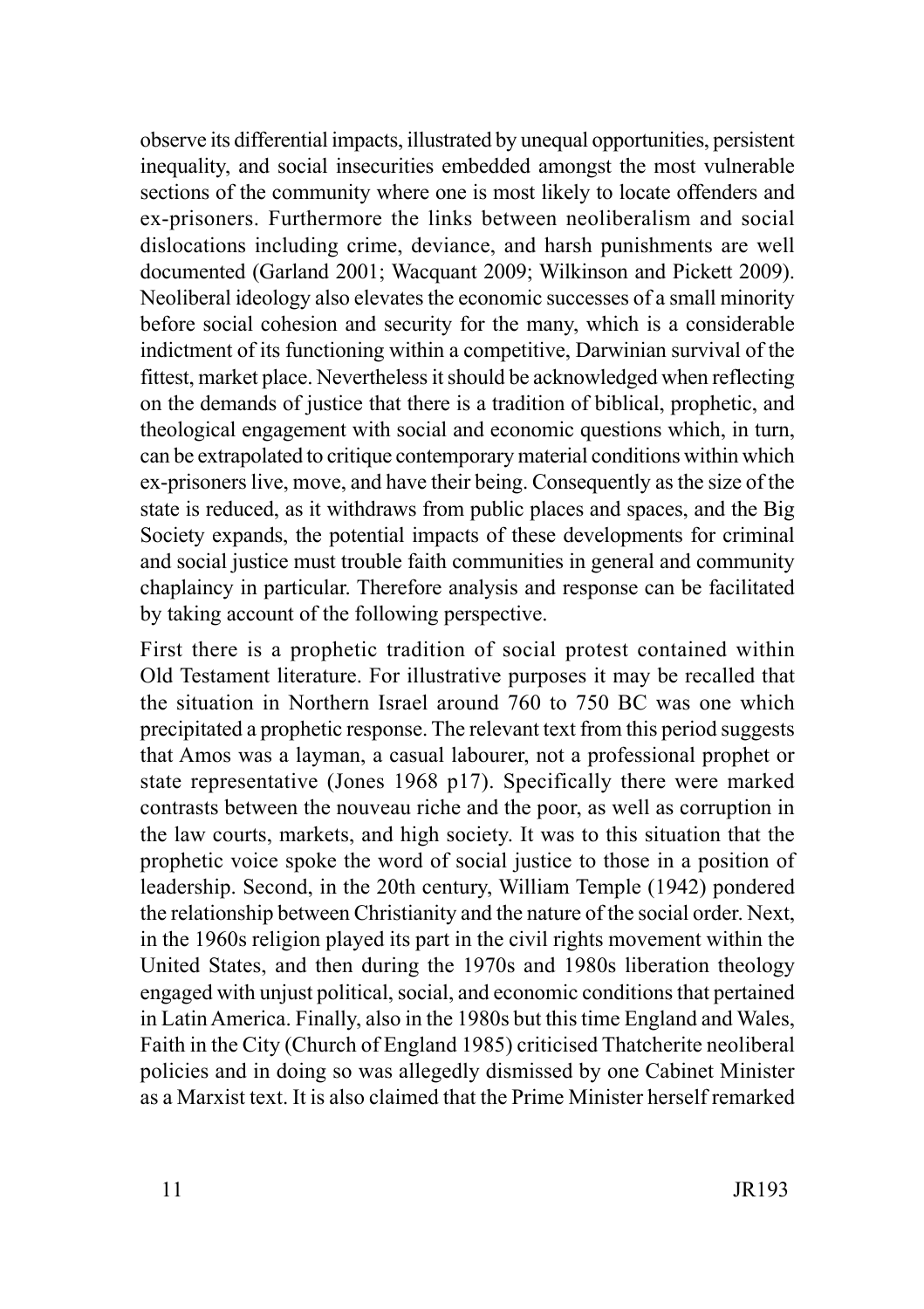that "There's nothing about self-help or doing anything for yourself in the report" (Wyatt 1999 p22). There was a growing divide between rich and poor in the 1980s to which Faith in the City articulated a critical response, a divide which has grown ever wider since.

Faith in the City gave the church a voice in the inner city as it spoke the word of justice on behalf of the poor and disadvantaged through integrating theology, spirituality, and political engagement. It spoke of the common good which in our own time resonates with a powerful collection of essays on ethics, economics, and justice (Williams and Elliott 2010). Accordingly there is a long-standing tradition of critical engagement of faith and theological reflection with political, social, and economic forces. These are the forces to which all of us are differentially related for good or ill, they generate employment and unemployment, material comforts and poverty, opportunities and inequalities, prospects for some yet relegate others to a marginalised existence where daily experience is one of hopelessness. As much as diverse faith communities and community chaplaincy must offer support to ex-prisoners, there is also the imperative to engage with the pressing demands of social justice. Any dilution of this dual *individual-support* and *social-justice* responsibility risks religion in general, and the rationale of faith communities and community chaplaincy in particular, being reduced to a narrow ideological apparatus of the state that legitimates prevailing political, social, and economic arrangements. In other words there is always the danger that simply doing good towards the individual perpetuates criminal and social in-justice because of a failure to take account of the impacts of neoliberalism and the corresponding social circumstances of ex-prisoners before they enter prison and then following their release. So where do we go from here?

## **Conclusion: strategy for the future**

A warning needs to be issued that the Big Society can be constructed pejoratively. Under the guise of devolving power and responsibility to the voluntary sector and civil society, including faith communities, the state absolves itself from the consequences of its own policies by locating responsibility elsewhere. Therefore the economic health of the few within a reconfigured competitive market place is put before the well-being of the many who must get what assistance they can within their own local communities. Similarly the rehabilitation revolution can be constructed pejoratively, as nothing more than the convenient manipulation of words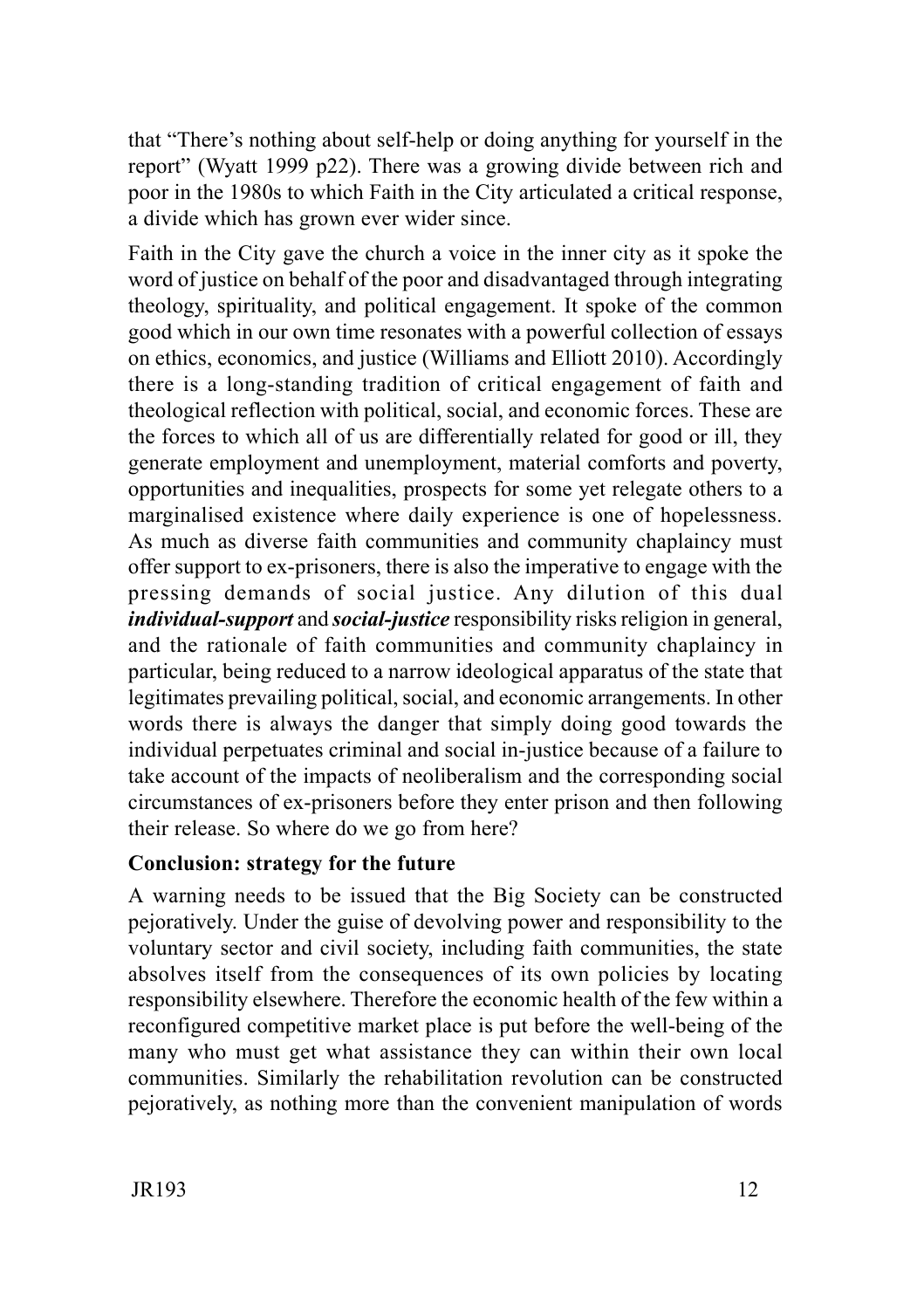and the recycling of old ideas to enable the private and voluntary sectors to plug the gaps left by organisational transformations within prisons, probation, and the courts. Again the harsh reality could be that the state absolves itself from direct responsibility for its own social and economic policies, primarily to reduce costs. Accordingly the churches, diverse faith communities, and particularly the place of community chaplaincy within the criminal justice system must remain alert to such possibilities.

However it may equally be suggested that the current re-formation of the state should be seized as an opportunity by the voluntary sector, diverse faith communities, and community chaplaincy to engage fully with the Big Society and rehabilitation revolution. But rather than collude with government-led reforms, these sectors should establish a more critical relationship with central government and its criminal justice domain. This most certainly means that community chaplaincy and its volunteers will continue to provide unconditional support to people exiting the prison system. But it must also respond to the demands of criminal and social justice. Its metier is the former but it must acquire the acumen to engage with the latter precisely because:

## **at every stage of the economic cycle, it is mainly the poor, the unemployed and the minority populations who are the most heavily penalised. It has always been and it remains true that the rich are overprotected and undercontrolled, whilst the poor are overcontrolled and underprotected...** (Hudson 1993 p72).

If it is the case that people of faith in general and community chaplaincy specifically should be concerned with matters of criminal and social justice as the tradition cited earlier suggests, how can this be put into practice? Notwithstanding the difficulties involved in formulating a response to this question I'd like to suggest that this can be pursued through Clinks, based in York, and established in 1998 to support voluntary and community organisations in their work with offenders. Clinks was also capacity building within community chaplaincy during 2006-2008, and significantly has a seat on the NOMS Management Board. Therefore community chaplaincy can work through Clinks to communicate with policy makers within government the issues confronting ex-prisoners after release, as well as the structural obstacles inhibiting community chaplaincy achieving its vision to reduce crime. Therefore the response of people of faith must embrace social and political dimensions, and community chaplaincy must not underestimate its capacity to change the parameters and direction of current debates.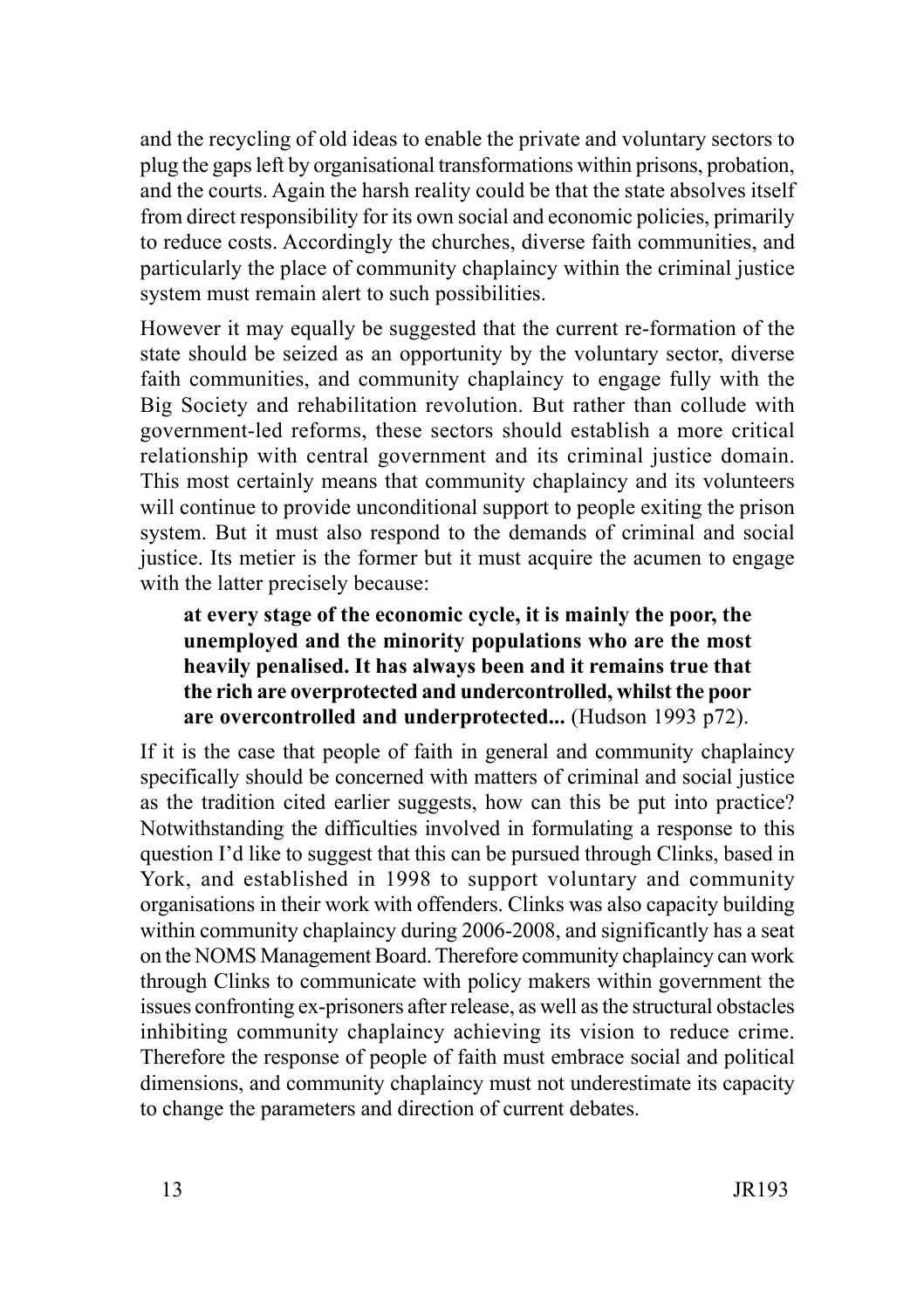Finally what I say to community chaplaincy and people of faith involved with the criminal justice system, the Big Society, and rehabilitation revolution, is to seize the moment. You are being encouraged to take your seat at the high table by accepting more responsibility, so take your opportunities. However you must seize the moment and grasp opportunities with care, not out of a blinkered desire to collude but rather a commitment to engage critically. This will ensure that people leaving prison will continue to receive support, as well as honouring a theological tradition of speaking the word of justice when economic policies adversely affect certain sections of society, particularly ex-prisoners. Who is willing to work out an intellectually coherent strategy to take this forward during the next five years?

- 1. I draw attention to a special issue of Criminology and Criminal Justice: An International Journal. In Volume 10, Number 4, November 2010, the interested reader will find a collection of articles which both endorse and critique some recent thinking on neoliberalism, criminal justice, and penal policy, which are worth reading.
- 2 The author has obtained permission from NOMS, as well as the generous support of Clinks and Kevin Armstrong from the Community Chaplaincy Association, to undertake research on community chaplaincy. This research involves interviews at Durham, Leeds, Manchester, Leicester, Swansea, and London, and the data collection stage should be completed by June 2011. A research-based report should then be completed by December 2011 which constitutes the first of its kind in England and Wales on community chaplaincy.

*Philip Whitehead is Reader in Criminal and Social Justice at Teesside University. Prior to this appointment he worked for the Probation Service for over 26 years in the North East of England. His latest book is "Exploring Modern Probation: social theory and organisational complexity", The Policy Press. His current research is looking at the religious question in contemporary criminal justice through the lens of community chaplaincy in England and Wales, and Canada.*

#### **References**

- Broadbent, E. (2009) Barbarism Lite: Political assault on social rights is worsening inequality, Socio-Economic Review, 7, pp100-114.
- Church of England (1985) Faith in the City: Archbishop of Canterbury's Commission on Urban Priority Areas.
- Clarke, C. (2005) Where Next for Penal Policy? Justice Reflections, Issue 6 2006 (reprinted with permission).